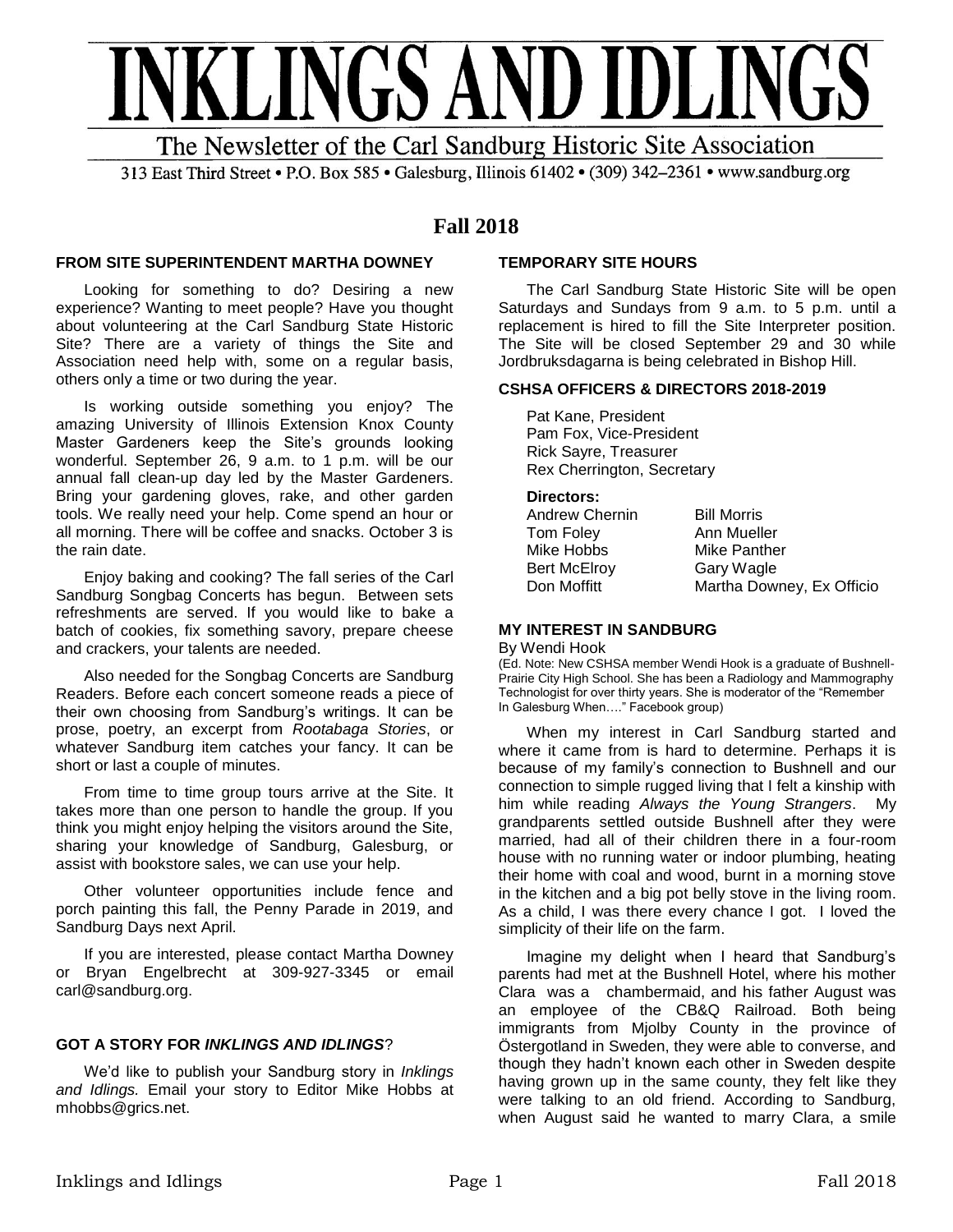spread across her face half-bashful, and a bright light came to her eyes as she said, "I saw it was my chance." They were married on August 7, 1874 by Reverend Lindahl.

Another aspect of Sandburg that I am intrigued by is the feminine influences on his life. His early life is the part I will address here. His mother Clara Mathilda Anderson Sandburg was a great encourager and supporter of young Carl. He describes her fondly with great respect and devotion in chapter one entitled "Man-Child" in *Always the Young Strangers*, "She had fair hair, between blond and brown–the color of oat straw just before the sun tans it–eyes light blue, the skin white as fresh linen by candlelight, the mouth for smiling. She had ten smiles for us to one from out father." She worked tirelessly and still could always be counted on to give a pat on the head or a kind word for learning something new or doing well in school, always speaking her thanks or telling young Carl what a good boy he was. It makes me curious if Clara's good mothering was driven by the fact that she had lost her own mother when she was just six years old. That had to affect a child greatly, even a stalwart Swede. Her father remarried one year later, but unfortunately the seven-year old and her step-mother did not get along well. I can't help but think those incidents grew a strong sense of compassion in Clara. A poem by Carl Sandburg refers to a great mother:

### MOTHER AND CHILD

*'I love you,' said a great mother.*

*'I love you for what you are, knowing so well what you are. And I love you more yet, child, deeper yet than ever, child, for what you are going to be, knowing so well you are going far, knowing your great works are ahead, ahead and beyond, yonder and far over yet.'*

Next, we have Carl's older sister Mary, two and a half years older than he, who influenced him greatly as well. She had better grades than Carl, so it was decided she would have the opportunity to go to high school. When she got a teaching position, she could contribute to the household expenses.

Mary shared her high school textbooks with Carl and practiced teaching techniques with him as her first student. He was always seeking to learn about the world. It was a payment, of sorts, for her chance to attend high school and Carl having to go to work to help support the family after he finished eighth grade. When Mary graduated from high school, it was the few dollars he threw in that gave her a nice white dress to wear to her graduation, so she could look just as nice as "the rest of them".

They remained close friends throughout their lives. They exchanged letters, giving one another advice and support. Carl entrusted his early writings to Mary for safekeeping. She and younger sister Esther were the only family members present when Carl married Lilian Steichen in Milwaukee in 1908, only six months after they had met. And that is another story for another day….

#### **SANDBURG'S ADMIRATION FOR LINCOLN** By Tom Best

[Ed. Note: Tom Best, a new CSHSA member and a resident of Monmouth, recently retired after teaching social studies for over thirty years in the Monmouth-Roseville School District. He has also taught Civil War courses for over twenty years at Monmouth College. One of his classes included a film course on the life of Abraham Lincoln where the influence of Carl Sandburg's writings were examined and discussed.]

If you watch many sporting events, you will undoubtedly spy a great athlete from another sport standing along the sidelines or sitting in the stands admiring the skills, tenacity, and character of an athlete currently competing. Among authors similar comparisons can be found in the reputations and crafting of the English language. Nathaniel Hawthorne and Herman Melville often come to mind in this juxtaposition. In a similar mode of admiration, some writers, whether skilled in the art of fiction or non-fiction, have also found themselves compelled to admire and elevate the ideals of noted political thinkers. Such reflection and inspiration were certainly the case with Carl Sandburg's assessment and biographical treatment of Abraham Lincoln.

Sandburg, of course, is not unique in casting a glow of thoughtful praise for Lincoln's story of humble beginnings from a log cabin in Kentucky to the prairie lands of Illinois, his determination in crafting a career as an honest lawyer and champion of justice, and his unlikely rise from courthouses on the 8<sup>th</sup> Judicial Circuit to the U.S. Congress and eventually the White House. Sandburg certainly joined the ranks of other biographers who bestowed our  $16<sup>th</sup>$  president with a legendary status for his nationally and internationally-known achievements in ending the Civil War and being one of the determined advocates for the emancipation of slaves. However, of all the skilled and celebrated biographers of Lincoln, I don't believe it is unreasonable to elevate Sandburg to the pedestal of greatness as the Lincoln biographer who did the most in the early to mid-20th century to craft a reputation and persona for Lincoln which was the most widely admired and influential from school rooms and publishing houses to movie studios.

So, how did Sandburg write about Lincoln? Modern historians have characterized Sandburg's evaluation of the youthful Lincoln in his initial 1926 biography *Abraham Lincoln: The Prairie Years* as a "strong, folksy, almost innocent" young man. Some historians insist that this naïve portrayal of Lincoln does not accurately assess more deeply his troubled relationship with his father Thomas or his ambition to rise above the tedious and unchallenging intellectual nature of 19th century agrarian life. Nevertheless, Sandburg's young Lincoln suitably fits the cultural ideals of the early 1900's with Lincoln portrayed as an inspiring picture of a child and then young man who surely evolved toward a greatness that benefitted both him and the nation he would eventually lead. Consider, for instance, the fondness that Lincoln had whether on the 8<sup>th</sup> Judicial Circuit, the campaign trail, or in the White House for sharing humorous and telling stories of himself and those whom he resided with and worked among to make dramatic points about justice,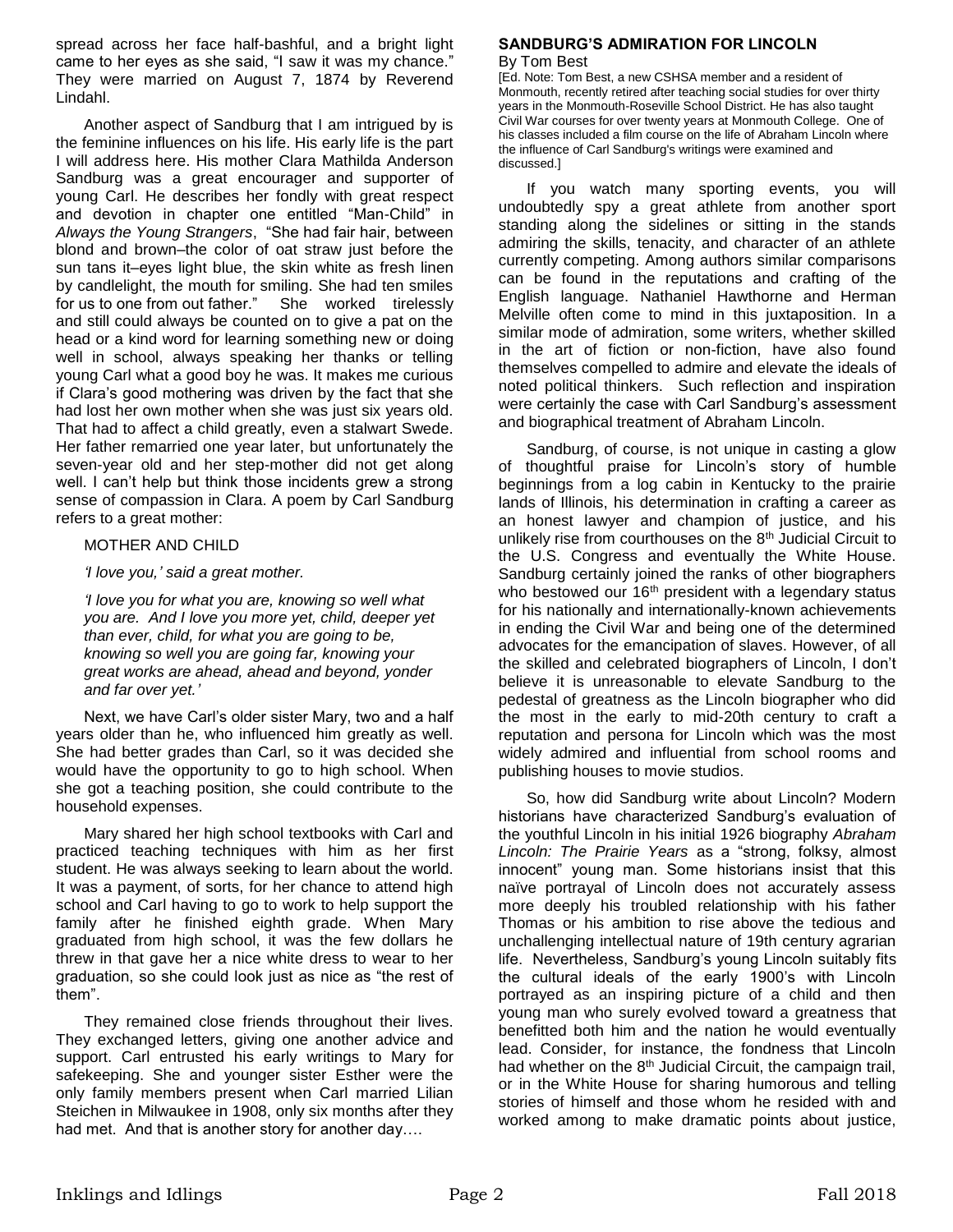equality, and living life to the fullest. While Lincoln was rarely celebratory or boastful in his own depiction of his childhood and rise to adulthood, neither was he dismissive of his instructive experiences or those rural people he encountered who favorably shaped his manhood.

From the period of the young lawyer to the White House years Sandburg's sentimentality for Lincoln's humor, spirit of righteousness and integrity, and quest for preserving what was good about America and eradicating what detracted from her hopeful and beneficial democracy continued unabated in his popular writing for the masses. While Sandburg was never reticent in calling out the failings of self-aggrandizing and corrupt political officeholders, he was not so skeptical to debunk the values and experiences upon which Lincoln's political career were shaped. Lincoln was indeed an "Honest Abe" which Sandburg was not ashamed to build upon as did Lincoln's political allies who first depicted him as a conscientious legislator, a superb orator, and a common man who would not forget his roots as a "railsplitter." Sandburg's Lincoln was thus humble and heroic in the same lines of prose. Sandburg's second Lincoln biography *Abraham Lincoln: The War Years* (1939) thus brought Lincoln to the pantheon of American greatest idols and infused him with all the drama, pride, and soulful tragedy linked to our sense of "civil religion." Listen to the closing words of Sandburg to how true this rings,

*Out of the smoke and stench, out of the music and violent dreams of the war, Lincoln stood perhaps taller than any other of the many great heroes. This was in the minds of many. None threw a longer shadow than he. And to him the great hero was The People. He could not say too often that he was merely their instrument*.

Such depictions in Sandburg's biographies were ultimately inspirational and instructive in how Hollywood chose to entertain the public regarding Lincoln from the 1930s to the 1970's. "Young Mr. Lincoln" (1939) with a youthful Henry Fonda and "Abe Lincoln in Illinois" (1940) played by the talented Raymond Massey were popular films built upon the foundation of Sandburg's writings. In the 1970's Hal Holbrook, while he resembled Lincoln less than earlier actors, played Lincoln in a series of made-fortelevision movies that were directly inspired by Sandburg's biographies and America's need to find a heroic American political figure in an era in which the nation needed leadership to overcome the division of Vietnam and Watergate. Moreover, Holbrook's vocal characterizations of Lincoln were better and more accurate than either Fonda's or Massey's. While the production qualities now appear very dated, the 1970's film series (then in color) is still instructive about not only the complexity of Lincoln's character but highly educational about how Sandburg's Lincoln still resonated with the American public. It was as if artists were insisting that we need the sentimentality and mythic nature of Lincoln to reassure ourselves that there was goodness in the American spirit in times of great conflict and suffering.

Sandburg's Lincoln is therefore must reading as an epic treatment of our greatest president. His two biographies remain the most widely-read and best-selling accounts of the life of Lincoln for good reasons. These two Midwesterners have given us so much in words, spirit, and philosophical viewpoints about what it means to be a common American who, by his own fortitude and the challenges of his times, rises to serve and succeed.

### **SANDBURG'S LETTER LAUDED EFFORTS TO PRESERVE PIKE COUNTY HISTORY** By Rich Hanson

Once in a while an article drops unexpectedly into one's lap like an unexpected gift. I travelled with my wife Nancy and my friend Tom Best to Pittsfield, Illinois in June specifically to see the replica of the Confederate submarine *Hunley* that would be displayed during a Civil War re-enactment. While there, we elected to tour the All Wars Museum and the Pike County Historical Museum as well.

Warren Winston, the volunteer who was manning the Pike County Historical Museum that day, was quite knowledgeable and spent a good amount of time talking to us. We told him how impressed we were with his community's efforts to preserve their history, especially Pittsfield's ties to Abraham Lincoln through his two personal assistants, John Nicolay and John Hay, both of whom came from Pittsfield. Perhaps no other two individuals were on such intimate terms with the Lincoln family. They spent so much time with them during the tumultuous Civil War years that they can be said to have lived with the family. Their recollections give us much insight into both the President and the First Lady and are invaluable primary sources for biographers such as Carl Sandburg.

Lincoln first met John Nicolay in the *Free Press* newspaper office in Pittsfield, and it was upon Nicolay's recommendation that Lincoln brought in another Pittsfield native, John Hay, to work in the White House. John Nicolay deserves credit as well for writing, while not the first, one of the earliest editorials urging that the defeated 1858 senatorial candidate run for President, an editorial that appeared in the *Pike County Journal* of February 9, 1860. During our conversation with Mr. Winston he remarked that Carl Sandburg had acknowledged Pittsfield's historical relevance to Lincoln. Intuiting the potential for an article for *Inklings and Idlings,* this piqued my interest, so I asked Mr. Winston to elaborate on the subject.

Warren Winston had partnered with Paul Findley in 1959 to publish a twenty-three page tribute to "The Great Triumvirate" of Lincoln, Hay, and Nicolay and their ties to Pittsfield. Proud of their effort, Mr. Winston sent a copy of their publication to the renowned poet and Lincoln biographer, Carl Sandburg.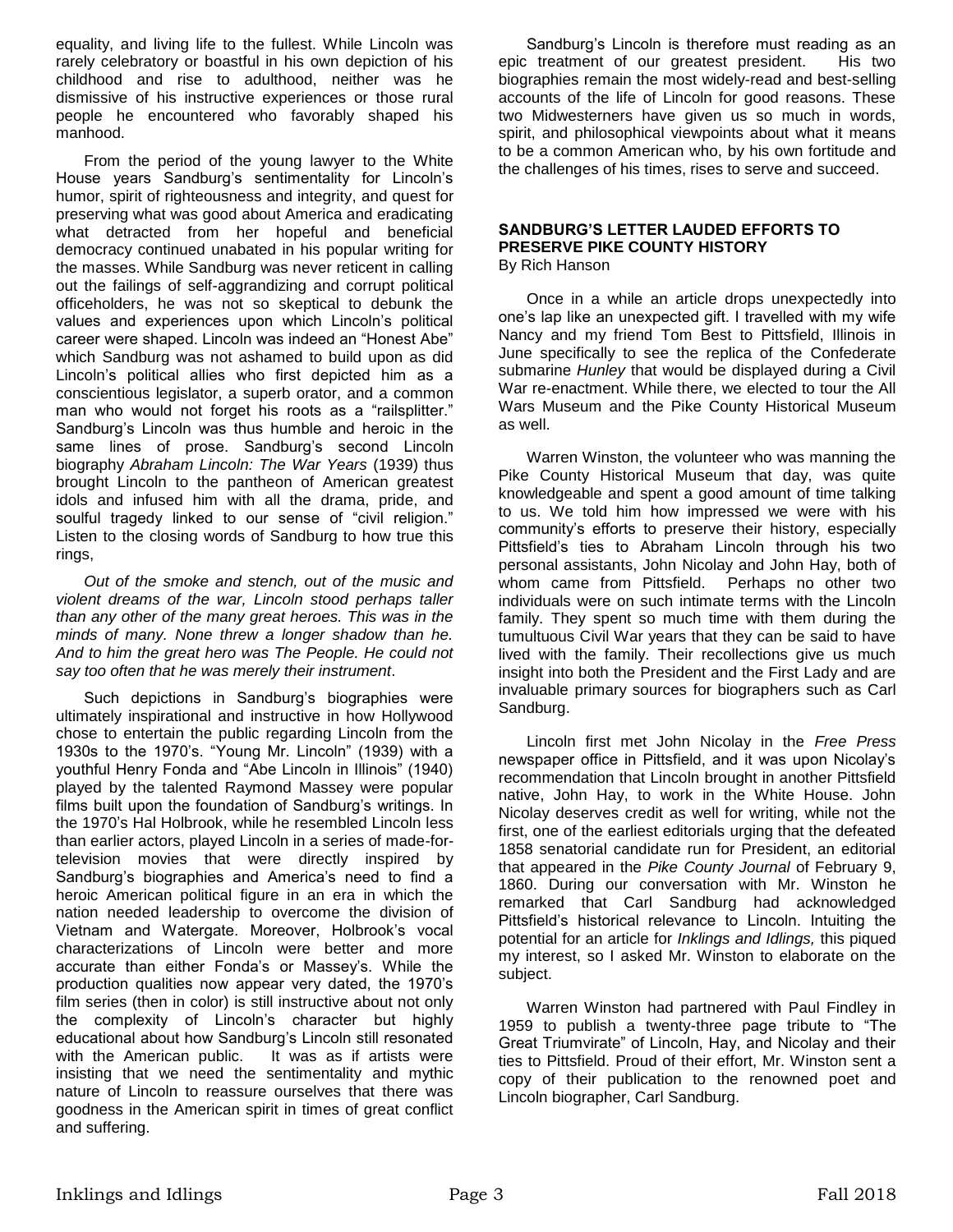

"The Great Triumvirate" l-r, John Nicolay, Abraham Lincoln, John Hay. .Photo taken by Alexander Gardner in Washington, D.C. November 8, 1863. Original at Brown University. Courtesy Rich Hanson.

Several weeks later Mr. Winston pulled a letter with the return address of Connemara Farm, Flat Rock, North Carolina out of his mailbox. Recognizing the sender by the address, he excitedly opened the missive. It was a concise response, but a kindly one, an encouraging pat on the back that recognized and appreciated the work that the two men had put into their booklet. Here is that letter which Mr. Winston still has in his possession.



Seizing upon Sandburg's endorsement of Pittsfield's rich history as both impetus and inspiration, members of the community have worked diligently to both preserve and present their heritage. They have produced a "Historical Walking Tour" pamphlet, as well as a "Talking Houses Tour" during which you can drive to various homes and sites in the town such as the Hay House, the Colonel Ross House, and the *Free Press*, places associated with the "Triumvirate," and turn to the posted FM channel listed in the tour brochure to hear stories relevant to each site. The tale recounted by the young boy about Abe Lincoln and the pigeons, the story you'll

hear when you arrive at the Shastid House, will tickle your funny bone.

After the President's death, Nicolay and Hay labored for close to five years to produce a 4,700 page life of Lincoln. Carl Sandburg turned to it often as a source for material while compiling his own 6-volume biography of the Great Emancipator. John Hay later went on to become an outstanding Secretary of State at the turn of the century serving under both Presidents McKinley and Theodore Roosevelt. Among his many accomplishments was helping to negotiate the treaty which led to the building of the Panama Canal. There is a beautiful monument on the courthouse lawn that pays tribute to the President and his two invaluable young assistants. Make sure you visit it. Do the walking tour, the driving tour, and make time for both museums. You can easily spend a day in Pittsfield, and it will be a day well spent.

### **THE LAST DAYS IN THE LIFE OF FDR--SANDBURG'S POETIC ELEGY OF THE LATE PRESIDENT** By Rex Cherrington

The last major Presidential activity for Franklin D. Roosevelt was his participation in the Yalta Conference in Soviet Crimea. This was early February 1945 as the heads of state of the "Big Three" Allied forces assembled. These heads of state were Winston Churchill, Joseph Stalin, and Franklin D. Roosevelt. The defeat of Germany was imminent, and plans were needed to shape post-war Europe with the re-establishment of the various nations. The absence of France's Charles de Gaulle was problematic and an undiplomatic slight with consequences.

By the time of this conference France and Belgium were liberated from German control as well as Poland, Romania, Bulgaria, and most of Yugoslavia. The Nazi government had only slight control in the areas they still technically occupied. One of Roosevelt's main objectives was to get Soviet support in the U.S. Pacific war against Japan. This forced Roosevelt to make a deal concerning the future of China without the involvement of the Chinese. Stalin was insistent on his "influence," if not control, over the recently liberated Eastern European countries and argued the case for the importance of these countries to be under Soviet control for protection of Russia. Russia pledged to join U.S. forces in the defeat of Japan within three months after the defeat of Germany.

The Yalta Conference achieved some agreements. The highest priority was assigned to forcing the unconditional surrender of Nazi Germany. It was agreed that Germany would be divided into zones, as well as the city of Berlin. A complete list of the agreements is beyond the need or scope of this article. What is worthy of mention is that it was apparent the Soviet Union was looking at a plan for post-war Europe that was different from the other Allies; the seeds of a cold war were being sewn before the hot war was concluded.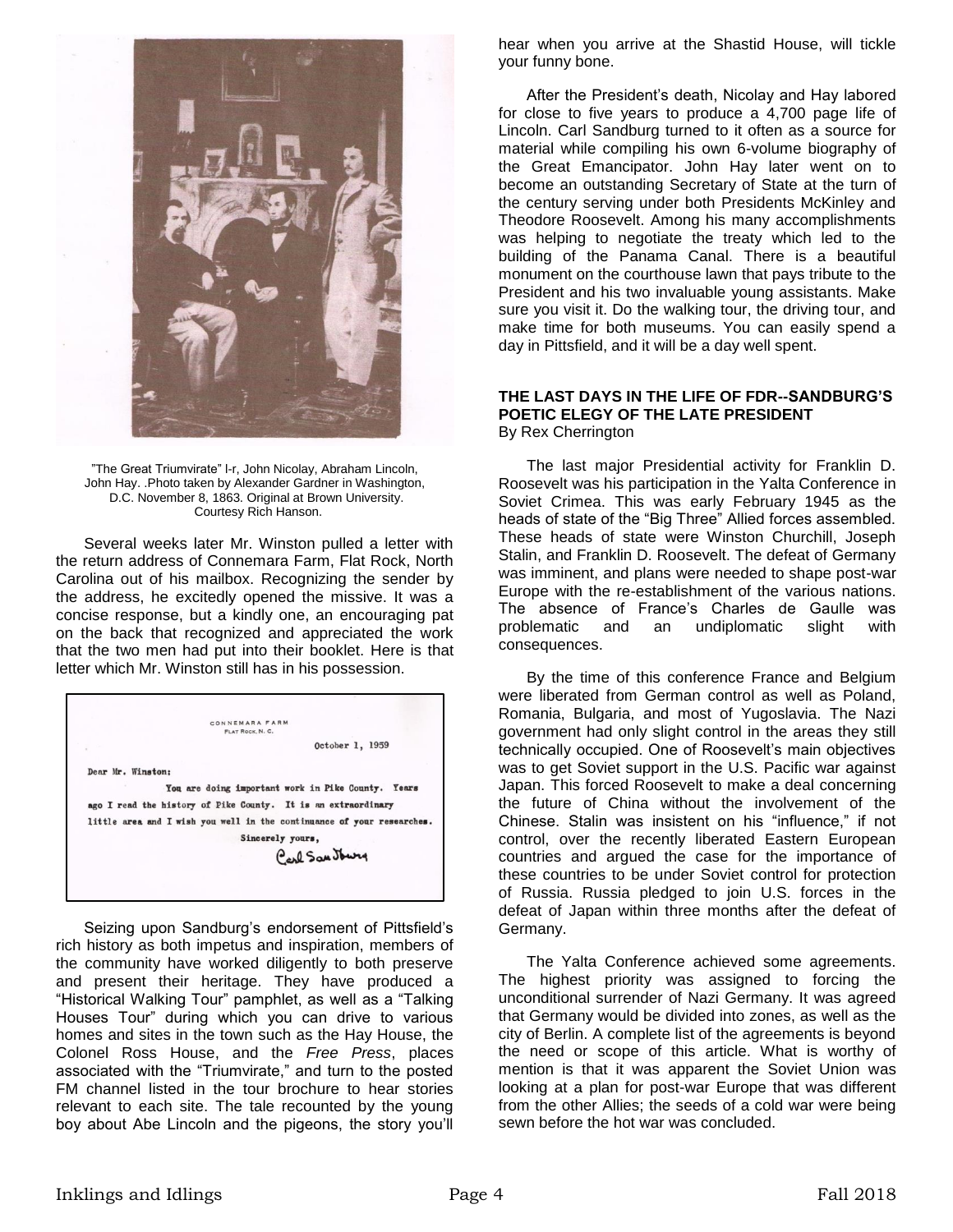

**Winston Churchill, Franklin Roosevelt, & Joseph Stalin at Yalta Conference.** Courtesy Rex Cherrington.

Roosevelt, a man severely disabled by polio, was in the habit of keeping the information about his health guarded. While every evidence indicates that Roosevelt was lucid, it was obvious his health was worn down, and he was experiencing mini-strokes sometimes with loss of consciousness. He may have agreed too readily to give away to the Soviets what the Chinese had spent fourteen years and twenty million lives fighting for. The implications of this were monumental in the Asian wars that followed. Even the most loyal of the Roosevelt team were aware that the President's health had an adverse effect on negotiations with Stalin.

Roosevelt returned to America following the Yalta Conference quite exhausted but with hopes of recovering. He addressed Congress on March 1, 1945 from a wheelchair, something that never happened before. He might have recovered slightly in the comforting arms of Lucy Mercer Rutherford at his cabin atop Pine Mountain in Warm Springs, Georgia. He remained ill, but his spirits improved, and it was there that he died of a cerebral hemorrhage at age sixty-three on April 12, 1945 at about 3:35 p.m. His last words, "We have about 15 minutes more work to do." Eleanor, his wife, was in Washington, D.C. and was summoned to come to the White House where she was told of his death.

Carl Sandburg responded with a poem, an elegy, for the fallen leader. Sandburg's poetry had evolved to what might be arguably its peak. His thoughts, his feelings ran deep, and his feel for American history after years of study of Abraham Lincoln came through. It was hard for me to not think about Lincoln as I read Sandburg's poem about Roosevelt. Knowing Sandburg's admiration for Lincoln and his attachment to Walt Whitman, it is not surprising that the poem reminds us of "Oh, Captain! My Captain!"

It is especially interesting that Sandburg did not praise Roosevelt for the economic recovery, the social programs, or other domestic changes that had occurred during his Presidency. Sandburg riveted his attention on

Roosevelt as a wartime leader. Here is what Sandburg wrote:

#### WHEN DEATH CAME APRIL TWELVE 1945

Can a bell ring in the heart telling the time, telling a moment, telling of a stillness come, in the afternoon a stillness come and now never come morning?

Now never again come morning, say the tolling bells repeating it, now on the earth in blossom days, in earthy days and potato planting, now to the stillness of the earth, to the music of dust to dust and the drop of ashes to ashes he returns and it is the time, the afternoon time and never come morning, the voice never again, the face never again.

A bell rings in the heart telling it and the bell rings again and again remembering what the first bell told, the going away, the great heart still – and they will go on remembering and they is you and you and me and me.

And there will be roses and spring blooms flung on the moving oblong box, emblems endless flung from nearby, from faraway earth corners, from frontline tanks nearing Berlin

unseen flowers of regard to The Commander, from battle stations over the South Pacific silent tokens saluting The Commander.

And the whitening bones of men at sea bottoms or huddled and mouldering men at Aachen, they be murmuring, "Now he is one of us," one answering muffled drums in the realm and sphere of the shadow battalions.

Can a bell ring proud in the heart over a voice yet lingering, over a face past any forgetting, over a shadow alive and speaking, over echoes and lights come keener, come deeper?

Can a bell ring in the heart in time with the tall headlines, the high fidelity transmitters, the somber consoles rolling sorrow.

The choirs in ancient laments – chanting "Dreamer, sleep deep, Toiler, sleep long, Fighter, be rested now, Commander, sweet good night."

> *--Woman's Home Companion*, June 1945 and later in *Complete Poems* – New Section- Pages 636-37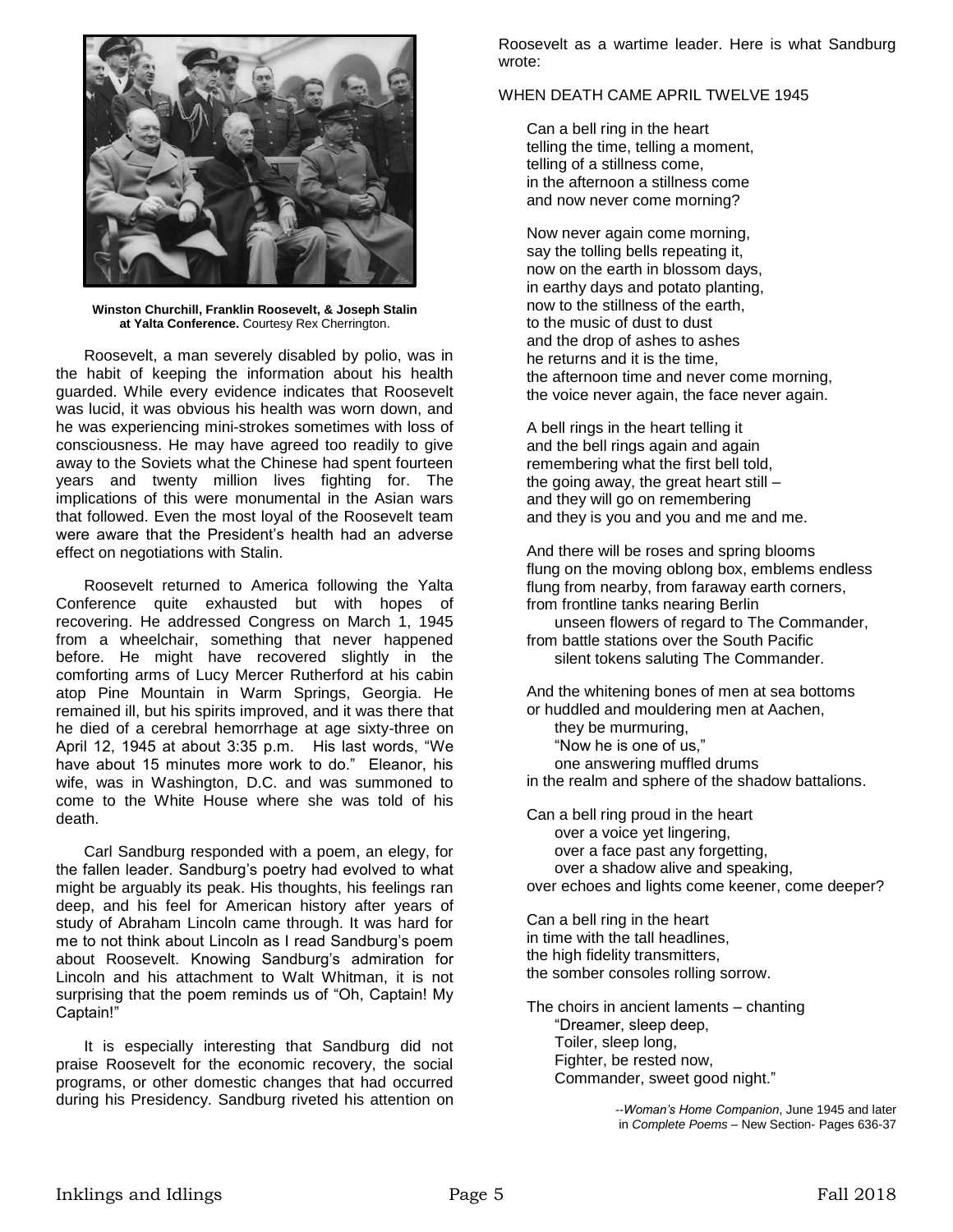### **FIRST GRADE**

### By Barbara Schock

In the fall of 1884 Carl Sandburg began first grade in the Fourth Ward School at the southeast corner of Mulberry Street and Allen's Avenue. The building had been erected in 1870 at a cost of \$13,000. It accommodated 280 students in four rooms.

W.L. Steele, Superintendent of Schools, wrote in his history of the Galesburg schools that spelling was taught by letters and sounds in first grade. The first graders also participated in frequent exercises such as marching, singing, and recitation. Sandburg wrote about those letters and sounds and inflections in his autobiography *Always the Young Strangers*.

Like Sandburg, other students in the first grade class were growing up as children of Swedish immigrants. There were two languages to cope with in learning. The customs of the Swedish families were different from families whose ancestors had come from New England or Kentucky or other European countries.

The first grade teacher was Miss Flora Ward. She conducted the reading instruction from a standard primer. One of the exercises was intended to teach the students the difference between a declaratory sentence and a sentence in the form of a question.

The exercise described a ladies tea party. One lady was pouring tea and asking the recipient if she wanted sugar in her tea. The lady receiving the cup of tea was responding that she wanted sugar in her tea.

The boys and girls read the sentence "Sugar in it" the same way in both instances. They had no experience of drinking tea at home, because coffee was the beverage of choice. Also they had no knowledge of ladies' tea parties.

Young Carl remembered that Miss Ward went through the exercise about forty times before the youngsters understood the point of the story. As an adult he had some sympathy for his teacher having to repeat the exercise with a new class of first graders every fall.

Afterward, he was always grateful to Miss Ward for unlocking the secrets of the alphabet for him. He made great use of that instruction by contributing many writings to the world.

The contrast between educational practices of the nineteenth century and our own time is extraordinary. There is now preschool and kindergarten to attend before first grade.

If we think back to our own experience in first grade, we become aware of all the things we had to learn for the first time—like tying our shoestrings (now there is Velcro), telling time (now the clocks are digital), learning to write the letters of the alphabet (should letters be block or cursive?), and much more. We learned about geography in the place where we lived and farther away. We learned about things in the past. We learned the rules of behavior at school—hopefully there had been rules of behavior taught at home beforehand.

Being a first grader is hard work. There are many new things to learn and understand. Acquiring reading and writing skills need an enormous amount of time and energy. There is less play time. Life gets more serious and complicated. If you know a first grade boy or girl, be sure to give them your encouragement and support.

## **A HELGA ADMIRER**

### By Mike Hobbs

Former CSHSA board member Stanford Shover admired Helga Sandburg Crile. He first met her years ago at a banquet where they both sat at the head table. They began conversing. He found her easy to talk with. Later, Stan, a teacher for sixty-six years, invited her to speak to his class at Carl Sandburg College. She was comfortable speaking with his students and answered their many questions. Helga told Stan that she was surprised that the students were so interested in her. He said that she would have made a "great" teacher.

Stan enjoyed taking his CSC students to visit Sandburg's Birthplace Cottage. He thought it important that his students understand that someone born in a humble cottage in Galesburg, IL could achieve so much.

At Abingdon Stan was involved with the Young Authors program, and he pointed to Helga as a writer to emulate. His students were impressed that she was a published author.



**Stanford Shover** 

Stan's ninety-first birthday will be September 9. 9-9, he likes to say. His address is Courtyard Estates of Monmouth, One Courtyard Blvd., Monmouth, IL 61462.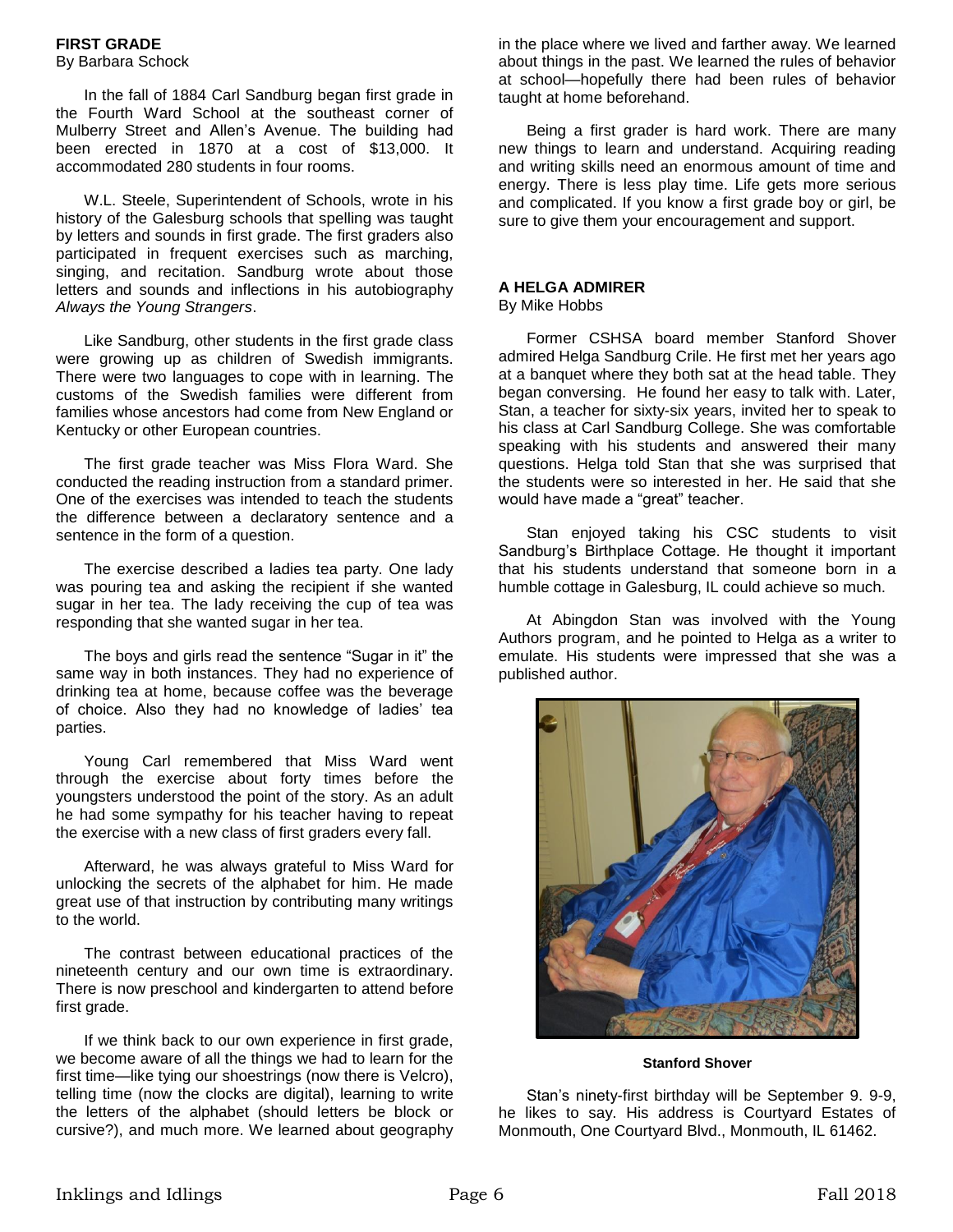### **A SANDBURG AFICIONADO IN OREGON**

By Mike Hobbs

While visiting CSHSA member Bev Kjellander in Oregon in July, we travelled to the Painted Hills in northcentral Oregon near the town of Mitchell. The Painted Hills is one of three units of the John Day Fossil Beds National Monument. The layers of the hills were colored during geological eras.

National Park Service Ranger Patrick Fleharty told us about the Painted Hills. Somehow Carl Sandburg came up in our conversation. Turns out he visited the Carl Sandburg State Historic Site in Galesburg about ten years ago. A native of Washington, D.C., his wife is from Rock Island, IL. He is a musician and a poet. He likes Sandburg's collection of traditional American songs in *American Songbag.* He owns Sandburg's *Complete Poems.* He also likes his Lincoln biographies.



**NPS Ranger Patrick Fleharty, Painted Hills, Oregon**.

# **WORLD PREMIERE OF SANDBURG PLAY**

By Mike Hobbs

Ann Barry, Marketing Manager with the professional theater company Tandem Theatre in Milwaukee, has announced the world premiere of the play *The Eagle In Me: An Evening of Carl Sandburg* written and performed by Jonathan Gillard Daly. The play will be performed in Milwaukee from September 28 to October 21. Mr. Daly has visited the Carl Sandburg State Historic Site in Galesburg on several occasions.

Ms. Barry states, "The play invites audiences on a delightful journey through the heart of America by one of its finest storytellers, Carl Sandburg. With guitar in hand, the playwright recreates Sandburg's traveling show, bringing his poetry, folklore and music to life onstage."



**Jonathan Gillard Daly** Author & Performer of *The Eagle In Me: An Evening of Carl Sandburg at the Tandem Theater, Milwaukee, Wisconsin September 28 -October 21, 2018*

### **THE GRAMMAR SCHOOL**

By Mike Hobbs

On July 28 "Galesburg Preservation Society" Administrator Ryan Cecil posted on the Facebook group page a photo of the original Churchill School on the corner of Broad and Simmons Streets. He stated that the building was originally known as the Grammar School. The photo's caption reads, "North Half of Second Floor was the High School, 1867-1888.

Sandburg attended eighth grade, his last year of public school, at The Grammar School. In *Always the Young Strangers* he wrote "straight" across the street from the school was the home of Henry R. Sanderson who, when he was Galesburg Mayor, hosted Lincoln in that home when he came to Knox College in 1858 to debate Stephen Douglas.



**Grammar School/Churchill School** Courtesy Galesburg Preservation Society.

**\*\*VISIT OUR WEBSITE AND FACEBOOK PAGE\*\*** Go to [http://www.sandburg.orgt](http://www.sandburg.org/)o visit our CSHSA website. On it you will find information about our hours, membership, Songbag Concerts, gift shop items, "Sandburg's Hometown" stories written by Barbara Schock, past issues of *Inklings and Idlings*, and more!